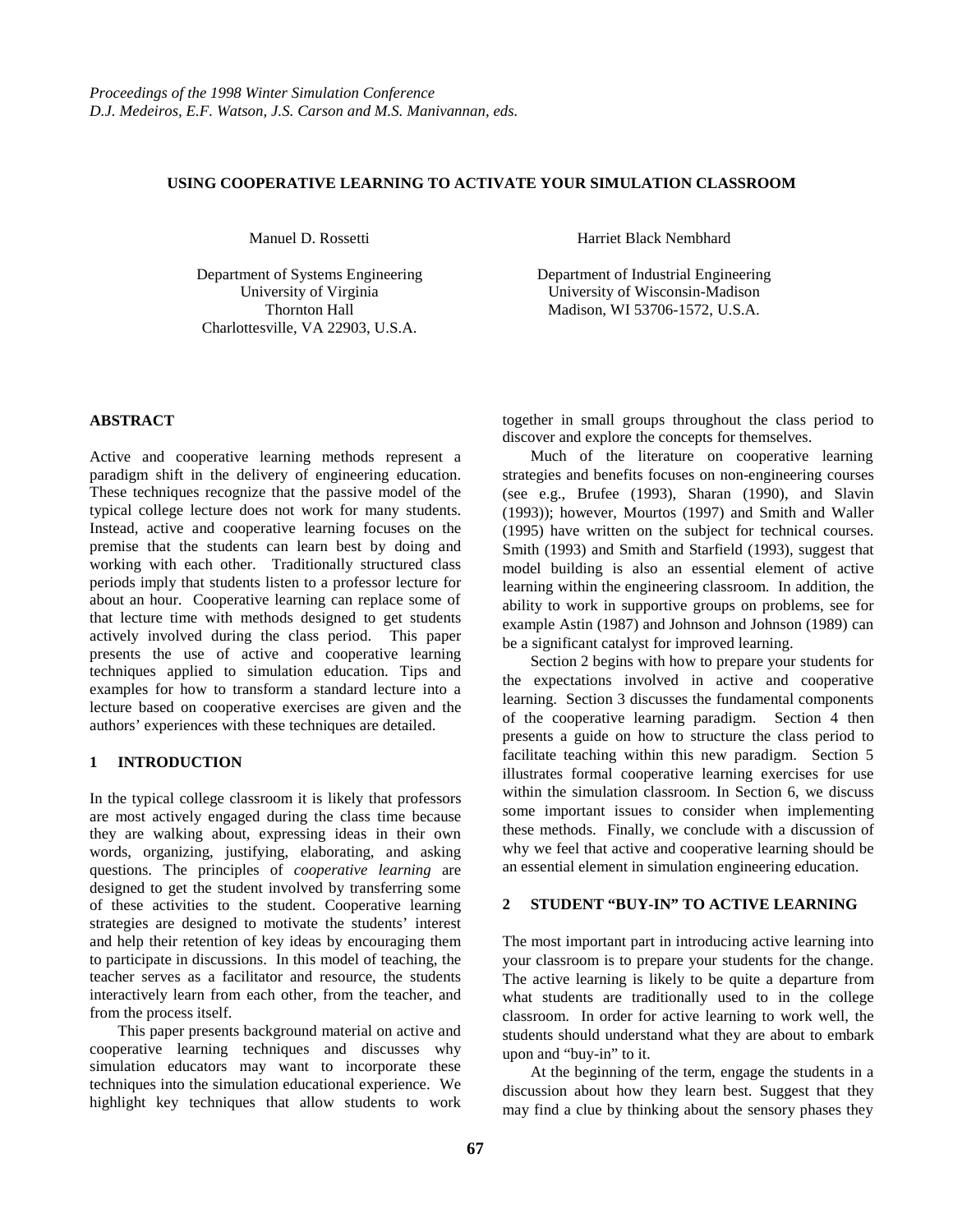use most often in conversation. Here are some examples that a person may use that reveal a tendency toward a particular style:

> "I see what you mean." "I hear you loud and clear." "I need to write that down." "I'll think about it."

Invariably, the students will re-create the Meyers and Jones (1993) model of the four major elements of active learning as shown in Figure 1. Some may even confirm research results that suggest students have different learning modalities which can vary from person to person, day to day, and topic to topic (e.g., see McCaulley et al. (1987)). Active learning allows students who rely more heavily on experiential learning to conceptualize and internalize the material presented in class.

After this informal introduction to active learning, it is beneficial to support it with some formal foundation. We suggest that the course syllabus include a brief overview of the active learning philosophy and state your expectations of the students. You should make it clear that the students' participation during class activities is expected and that participation is an integral part of the learning experience in your course. Depending on the level of the students you may want to include some sort of bonus system to reward those students who enthusiastically engage in the process.



Figure 1: The Four Major Elements of Active Learning

### **3 THE FIVE ELEMENTS OF COOPERATIVE LEARNING**

The cooperative learning strategy specifically employs active learning modes. Smith (1994) describes cooperative learning as "students working together to get a job done in a classroom where students are concerned about each other's learning in addition to their own." Johnson, Johnson, and Smith (1991) have characterized cooperative learning as having five basic elements:

1. Positive Interdependence. Positive interdependence refers to the creation of a learning atmosphere in which the success of the group is dependent upon the success of every individual in the group. Simply assigning a group task is not enough. The reward system and the roles of group members must be structured to foster interdependence. A very simple technique used by Karl Smith is to provide only one copy of the task to each group. In that way, the group must share the paper and thus become more dependent on one another.

2. Face-to-Face Promotive Interaction. Face-to-Face promotive interaction tries to engage the student in explanations of their learning process to fellow students. The idea is to get students to teach each other.

3. Individual Accountability/Personal Responsibility. Individual accountability addresses the issue of assessing individual student work within the group effort. It goes further than individual assessment. Feedback to the entire group of individual performances is a critical part of individual accountability. An example is to randomly call on a team member to present the group's work. This creates the pressure on the group to ensure that every group member understands the work performed by the group.

4. Collaborative Skills. Collaborative skills refer to the need to teach students how to function within a group. They should have an understanding of group dynamics, active listening methods, conflict-management, and other social skills necessary to function effectively in a group.

5. Group Processing. Group processing tries to engage the students in a self-evaluation exercise. Smith (1994) suggests having the students answer the following two questions: 1) "What is something each member did that was helpful for the group?" and 2) "What is something each member could do to make the group even better tomorrow?"

In different ways, each of these five elements helps students to: impart and receive information, clarify, organize, receive feedback, develop empathy, appreciate different perspectives, test ideas, see connections, create, recognize assumptions, prioritize, etc. The only way students can get all of these jobs done is to get actively involved by using the four main active learning modes (see Figure 1).

There are a variety of ways to structure groups for learning and to incorporate group work into a course.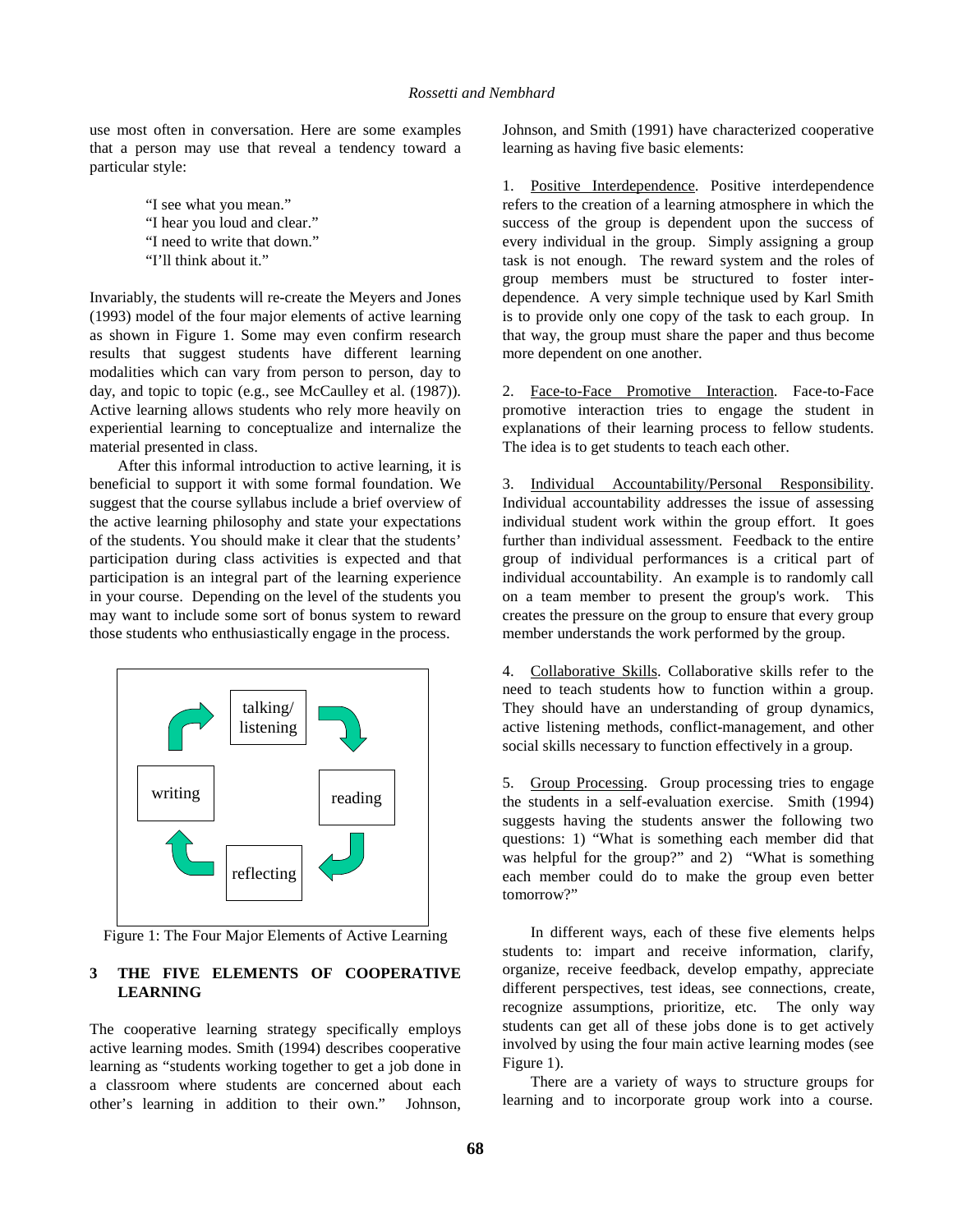Smith (1994) classifies groups into three categories. The first is informal learning groups which are "short term and less structured." The second is formal learning groups which are formed around completing a task which might take some period of time. The third is cooperative base groups which are long lasting and supportive in nature. In the next two sections, we discuss informal and formal learning groups in the context of a simulation class. We briefly comment on cooperative base groups in our concluding remarks.

### **4 INFORMAL COOPERATIVE LEARNING AND THE LECTURE**

Lecturing is a very effective method for the dissemination of facts and it will undoubtedly remain as a primary component within engineering education. Its effectiveness as a learning tool can be greatly enhanced by reshaping it into a *cooperative learning lecture* that uses informal and formal learning groups*.*

A schematic on how the cooperative learning lecture proceeds in a one-hour period is shown in Figure 2 (adapted from Smith and Waller (1995)). The backdrop for the class period is three short "mini-lectures" on the topic.





The lectures are intertwined with the use of small informal groups of students assembled periodically to examine, experience, try, discuss, and understand the topic. To maintain the spirit of the "informal" technique, form the groups spontaneously and mix students with different partners. For example, a simple method is to ask the students to work with the person on their right/left (this is sometimes called the "turn to your neighbor" method in the cooperative learning literature). Alternatively, if class size permits, you may randomly pair the students as they come in the room.

The class meeting begins with an advanced organization activity designed to focus their attention on the session topic. The activity may involve collecting thoughts to contribute to a group discussion on an opening question based the reading or exercises assigned for the day.

The group development work is usually designed around the "think/pare/share" method. In this method, the 6-8 minute segment is subdivided into three parts: (1) a few minutes to think about the question or exercise independently (think); (2) a few minutes to work in the group (pair); and (3) a few minutes to discuss the problem with the entire class (share). The advantage to this approach is that it gives the individual an opportunity to formulate a contribution to the group's work. Furthermore, they feel they *should* make a contribution since they were given the time. While the groups are at work, the instructor circulates around the room to coach and encourage them in their work. Finally, the instructor asks the groups to volunteer their responses. Typical group development tasks include summarizing the material, solving a simple problem, and formulating an example of how the theory applies.

The cooperative learning lecture concludes with a discussion wherein all of the students contribute to a summary of the main points.

Table 1 shows how a complete cooperative learning lecture would proceed on the topic of entity management Students who have prepared the reading for the class session can quickly address Questions 1-3 as an advanced organizing activity. (Students who cannot will quickly get the message that the reading assignment was important.) Questions 4 and 5 in the first group development activity lead to a general discussion on the role of distributions in simulation modeling. Questions 6 and 7 in the second activity lead to an introduction of the particulars in building a simulation model. Notice that in this example, the lecture amplifies the issues that the student groups had just addressed. Other classes may be designed just the opposite so that the group development work amplifies or reinforces the lecture topic.

### **5 FORMAL COOPERATIVE LEARNING ACTIVITIES**

Formal cooperative learning groups can last for substantial portions of the class period or even over a span of several class periods. For formal activities that last from 20-30 minutes, the middle three segments (6-8 minute group development, 10-12 minute lecture, 6-8 minute group development) can be replaced with the cooperative exercise. The cooperative exercise becomes the central message of the class period and is supported by an introductory lecture and a summary. We will discuss four formal cooperative learning techniques and use them in examples for a simulation class.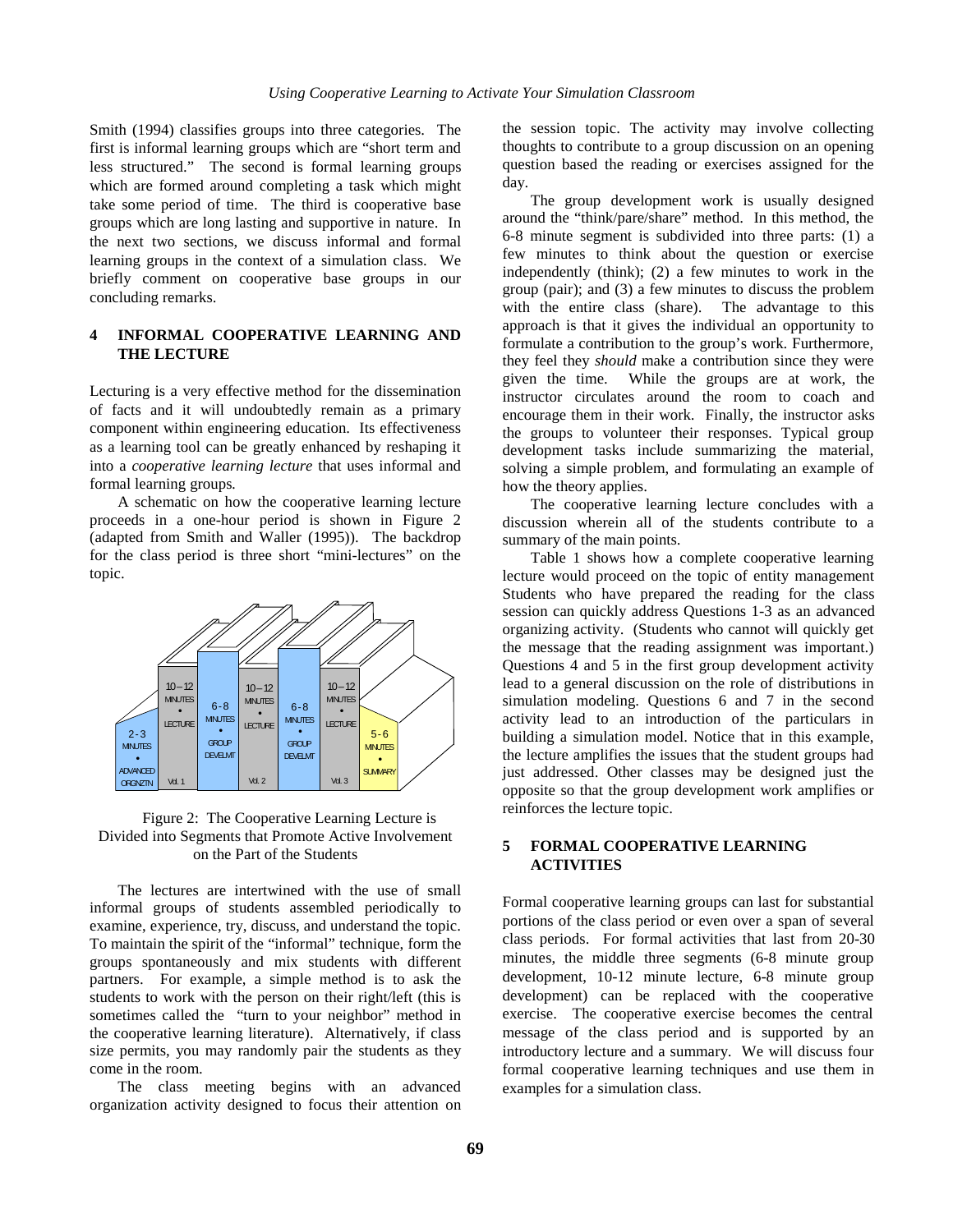| Table 1: Cooperative Learning Lecture |  |
|---------------------------------------|--|
| Notes on Entity Management            |  |

| ivotes on emity ivianagement                              |  |  |  |  |  |  |
|-----------------------------------------------------------|--|--|--|--|--|--|
| <b>Advanced Organization</b>                              |  |  |  |  |  |  |
| 1. What names are given to units of traffic in            |  |  |  |  |  |  |
| commercial simulation software packages?                  |  |  |  |  |  |  |
| In a model, can more than one unit of traffic<br>2.       |  |  |  |  |  |  |
| move at a time?                                           |  |  |  |  |  |  |
| 3. What three conditions may force a unit of traffic to   |  |  |  |  |  |  |
| stop moving?                                              |  |  |  |  |  |  |
| Mini-Lecture #1                                           |  |  |  |  |  |  |
| a graphical model of units of traffic                     |  |  |  |  |  |  |
| block diagrams                                            |  |  |  |  |  |  |
| "sink" paths                                              |  |  |  |  |  |  |
| <b>Group Development</b>                                  |  |  |  |  |  |  |
| 4. What is the difference between an arrival time and     |  |  |  |  |  |  |
| an interarrival time?                                     |  |  |  |  |  |  |
| 5. How can a sample from a 0-1 uniform distribution       |  |  |  |  |  |  |
| be converted to a general uniform distribution?           |  |  |  |  |  |  |
| Mini-Lecture #2                                           |  |  |  |  |  |  |
| the simulation clock                                      |  |  |  |  |  |  |
| base time units                                           |  |  |  |  |  |  |
| event scheduling                                          |  |  |  |  |  |  |
| <b>Group Development</b>                                  |  |  |  |  |  |  |
| 6. Write a pseudo-code for a drill-and-casting system     |  |  |  |  |  |  |
| that has one drill that must make holes in two castings.  |  |  |  |  |  |  |
| Identify in your code steps where a unit of traffic<br>7. |  |  |  |  |  |  |
| must actually move.                                       |  |  |  |  |  |  |
| Mini-Lecture #3                                           |  |  |  |  |  |  |
| block statements                                          |  |  |  |  |  |  |
| control statements                                        |  |  |  |  |  |  |
| comment statements                                        |  |  |  |  |  |  |
| model files                                               |  |  |  |  |  |  |
| Summary                                                   |  |  |  |  |  |  |
| The creation, movement, and destruction of units of       |  |  |  |  |  |  |
| traffic in simulation models.                             |  |  |  |  |  |  |
|                                                           |  |  |  |  |  |  |

# **5.1 Problem Solving**

Event graph diagramming and activity cycle diagramming are two commonly used techniques for specifying a language independent representation for a simulation model. A traditional approach to these methods is to explain the symbols and notation involved in the diagramming technique and then to illustrate the technique on a simplified example. Examples are an excellent opportunity for activating the classroom. Why should the students passively watch as the example is covered? Instead, setup an activity based on the example and then facilitate the student groups as they work through the example. Table 2 illustrates a cooperative exercise for activity cycle diagramming.

| Objective: To allow students to practice activity cycle     |  |  |  |  |  |  |
|-------------------------------------------------------------|--|--|--|--|--|--|
| diagramming                                                 |  |  |  |  |  |  |
| Setup: Assumes familiarity with basic symbols and           |  |  |  |  |  |  |
| notation of activity cycle diagramming. Ask students        |  |  |  |  |  |  |
| to count off $1,2,3, 1,2,3$ , etc. Each sequence of $1,2,3$ |  |  |  |  |  |  |
| forms a group.                                              |  |  |  |  |  |  |
| Activity: Take 3 minutes individually to read the           |  |  |  |  |  |  |
| following system description from Davies and                |  |  |  |  |  |  |
| O'Keefe (1989).                                             |  |  |  |  |  |  |

Suppose we have a hospital with a ward such that the number of beds acts as the constraining resource. Patients who are identified as needing treatment are admitted to the ward, acquire a bed for treatment, and then are discharged. If a bed is not available in the ward the patient is placed on a waiting list. In this system, some patients require planned operations and some do not. They have their own separate arrival processes, and they join different waiting lists for entering the ward. Assume those patients that do not require an operation are to be given priority for an available bed. The operating room may also constrain the number of admissions to the ward. Patients who require an operation are put in a waiting list for the operating room after they have acquired a bed. There is only one operating room which is sometimes shut and sometimes open. After a patient has received their operation, they return to their bed for a post operative stay and then they are discharged.

- 1. Individually draw a pictorial representation for this system, e.g. rich picture. (3 minutes)
- 2. As a group, draw an activity diagram for the system. Clearly label the entities, queues, and resources. (10 minutes)

Accountability: Randomly select 1 group of students and then randomly select 1 person from the group to place their diagram on the board and to explain their answer. (5 minutes)

As the subject matter difficulty increases it becomes important to break the task down into smaller steps. For example, on the activity cycle diagram exercise, there are two steps to the task. A further refinement would be to have the students first list out either individually or as a group the resources, entities, queues, and attributes. Then, the students can begin the drawing. The instructor circulates to clarify the symbols or any misconceptions about the system.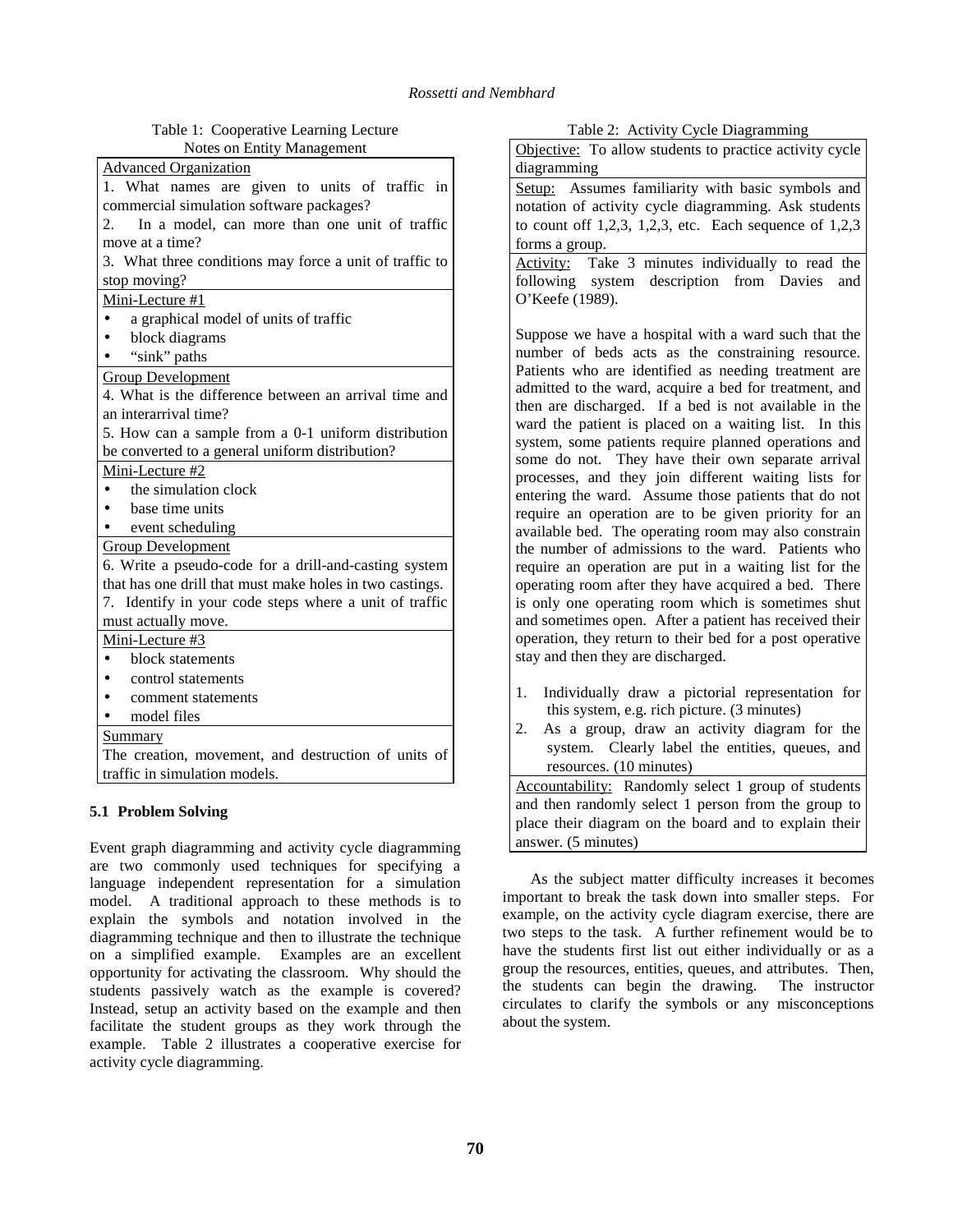# **5.2 Student Role Assignment**

Table 3 introduces the idea of having clearly defined roles for the members of the group. Roles help to codify interdependence, collaborative skills, accountability, responsibility, and group processing.

### Table 3: Hit or Miss Estimation

Objective: To motivate the students in the use of Monte-Carlo methods and allow problem solving and algorithm development practice. Setup: Ask students to count off 1,2,3, 1,2,3, etc. Each sequence of 1,2,3 forms a group. The "1" person is to be the **Recorder**, the "2" person the **Facilitator**, and the "3" person the **Quality Checker**. The Recorder gets this problem sheet and records the groups answer. The Facilitator asks for rationale, elaboration, and generally questions assumptions of the model. The Quality Checker makes sure each member participates and is responsible for checking the quality of the product and process. Remember these roles are in addition to each person's responsibility to help to solve the problem.

Activity: Write pseudo code to estimate the value of  $\pi$ . Assume that you have a random number generator or function available which will generate random numbers in the interval [0,1]. In addition you have the information contained in the diagram.



Do not use books as a reference; however, do use your class notes. Take 3 minutes individually to sketch out your idea for the solution, then formulate your group answer. You have 10 minutes. If your group gets done early, look around for another finished group and compare your solutions.

Accountability: Randomly select two pairs of students and then randomly select one person from each pair to place their solution on the board and to explain their answer.

# **5.3 Jigsaw Strategy**

As an illustration of another type of formal cooperative learning procedure, Table 4 illustrates the jigsaw strategy. In this strategy, each member of a group is given a different section of the material to learn (Aronson (1987)). The members are dependent upon each other to learn all of the material. This is accomplished through student to student teaching. In essence, this strategy works on the premise that in order to teach material you must first fully

understand the material. Secondly, this strategy uses the concept of divide and conquer. This enables a larger quantity of material to be covered while still promoting positive interdependence. When using this strategy, it is important for the instructor to interact with the students. For example, the instructor may want to require a draft of the teaching material be turned in for review and comment.

| Taone +. Triatellal Review                             |  |  |  |  |  |  |
|--------------------------------------------------------|--|--|--|--|--|--|
| Objective: To have students learn and teach each other |  |  |  |  |  |  |
| material.                                              |  |  |  |  |  |  |
| Setup: Divide material into X sections. Randomly       |  |  |  |  |  |  |
| place students into groups with X members.             |  |  |  |  |  |  |
| Randomly assign each student in each group a section   |  |  |  |  |  |  |
| to cover.                                              |  |  |  |  |  |  |
| Task: Your task in this group is to learn all of the   |  |  |  |  |  |  |
| material in Chapter 2 of Banks et al. (1996). Work     |  |  |  |  |  |  |
| cooperatively to ensure that all members of the group  |  |  |  |  |  |  |
| master all of the material.                            |  |  |  |  |  |  |
| Find a member in another group who has the same        |  |  |  |  |  |  |
| section as you. Work with that person to master the    |  |  |  |  |  |  |
| material. Develop a method to teach the material to    |  |  |  |  |  |  |

material. Develop a method to teach the material to other members in your group. Prepare visual aides for explaining the material. Plan active roles for your group members. Teach your groups members.

Find another pair with the same section of material to present. Review all materials. Revise both pair's materials using the best material from both presentations.

Accountability: During class, randomly select 1 group of students. Working with their paired partner have each member of the group teach the entire class their material. Each student pair is responsible for turning in their teaching materials.

# **5.4 The Student Tutor**

Table 5 illustrates how to incorporate a simulation language and computer demonstration into an active learning experience. Instead of having the students explain their solutions to the entire class, you can have each group member explain the group's answer to a member of another group.

# **6 IMPLEMENTATION ISSUES**

After using cooperative learning strategies in the classroom, we have identified several issues that need to be considered for smoother implementation.

**Teachers' roles**: Although the teacher may move to the background during class time, s/he actually has a much more expanded role in the active learning process.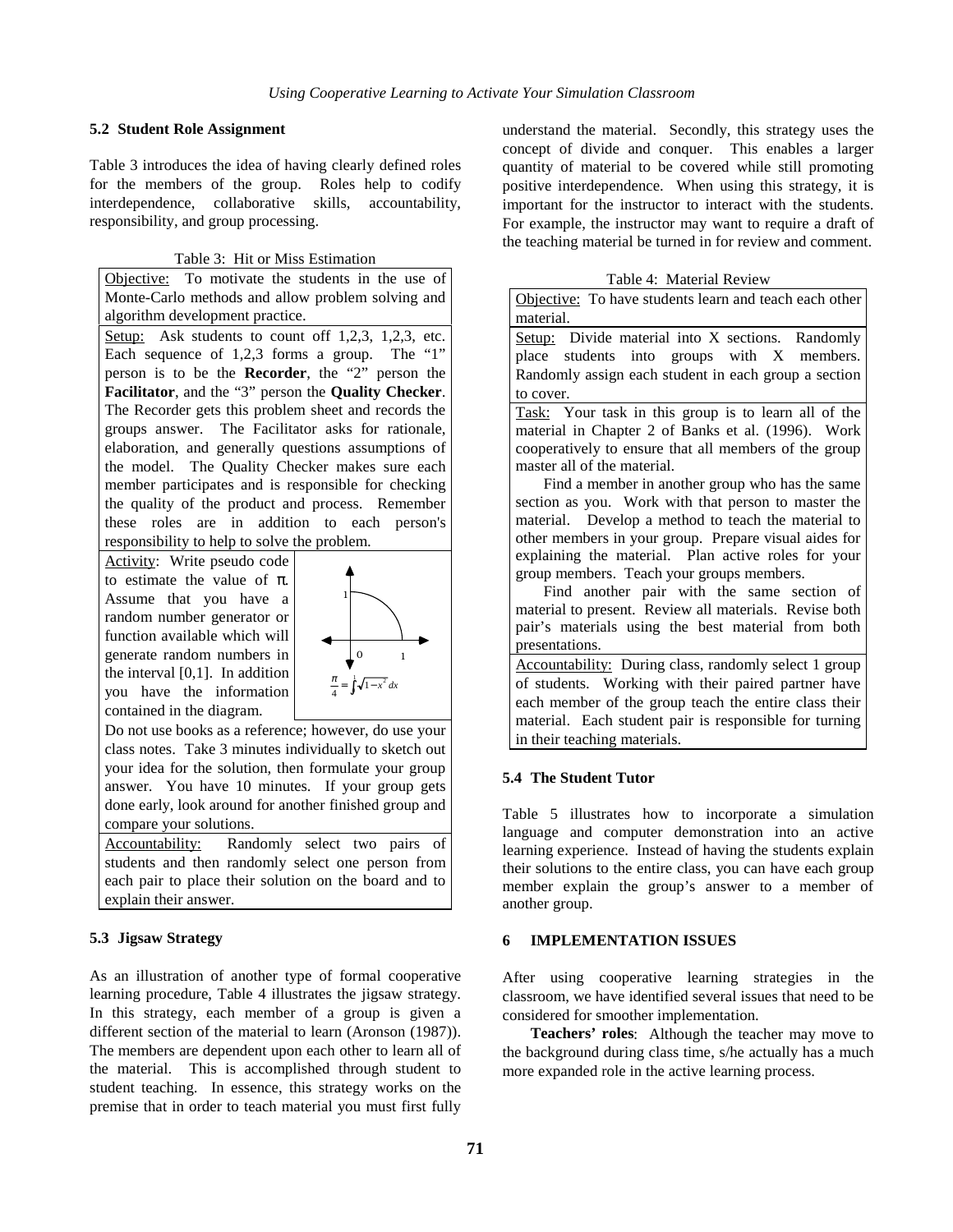Table 5: Introducing Simulation Languages

| Objective: To have students solve their first            |  |  |  |  |  |  |  |  |
|----------------------------------------------------------|--|--|--|--|--|--|--|--|
| simulation problem using initial ARENA constructs.       |  |  |  |  |  |  |  |  |
| Setup: Assumes familiarity with basic constructs such    |  |  |  |  |  |  |  |  |
| as servers and arrivals from the ARENA common            |  |  |  |  |  |  |  |  |
| panel. Ask students to count off 1,2,3, 1,2,3, etc. Each |  |  |  |  |  |  |  |  |
| sequence of $1,2,3$ forms a group.                       |  |  |  |  |  |  |  |  |

Activity: Take 10 minutes individually to read the following system description from Banks et al. (1995).

Jobs are started at a production area according to an exponential distribution with a mean of 5 minutes. The production process consists of three operations: drilling, milling, and grinding. There are 2 drills, 3 mills, and 2 grinders. The drills and grinders can have a maximum of 2 jobs waiting in the queue to be processed, and the mills can have up to three.

Upon arrival to the drill area, a job is processed for 6 to 9 minutes uniformly distributed. The job is then milled with a process time that is triangularly distributed with a minimum, mode, and maximum of 10, 14, and 18, respectively. Lastly, the job is processed in the grinder area according to the following discrete distribution: 25% require 6 minutes; 50% require 8 minutes, and 25% require 12 minutes.

Jobs that cannot enter a queue due to capacity limitations are ejected from the system. Transportation times between resources are assumed to be negligible. Random number stream 1 is used for all processes and arrivals.

Simulate the system for 40 hours and answer the following:

- 1. How many jobs are completed?
- 2. What is the utilization for each resource?
- 3. What is the total number of jobs ejected due to full queues?
- 4. What is the average number of jobs in each queue?

Steps:

- 1. Individually draw a pictorial representation for this system, e.g. rich picture.
- 2. As a group, draw an activity diagram for the system. Clearly label the entities, queues, and resources.
- 3. Make a list of the ARENA constructs from the common or support panels needed to model this system. For each construct, clearly identify the dialog entries required.

Accountability: Randomly select one group of students. Have the group use the computer to input their model. They are to verbalize their process for the class. Each person in the class is responsible for turning in a completed model for the next class period.

Smith (1994) suggests this role has five elements: (1) setting instructional objectives; (2) pre-instructional decisions including the forming of groups, materials, and group roles; (3) explain task and cooperation; (4) monitoring and intervening to help with cooperation skills and learning; and (5) evaluating and processing of the learning and group interaction.

**Molding Groups into Teams:** Many teachers think that they are already using cooperative learning because they allow the students to work in groups. Successful cooperative learning is not just group work, it incorporates the five elements of cooperative learning in a synergistic manner. Without each of these elements group work can actually be a hindrance to student learning (see Smith (1995) for a further discussion of this point). An objective of cooperative learning is to have groups of students that work in teams. Katzenbach and Smith (1993) define a team as:

*"A small number of people with complementary skills who are committed to a common purpose, performance goals, and approach for which they hold themselves mutually accountable."*

We have found that randomly picking the groups or picking groups based on student attributes can facilitate learning and team formation better than having the students form their own groups.

**Teachers' responses to cooperative learning:** Many educators express three frequent responses to the cooperative learning approach. One is uneasiness about "giving up control" of their classrooms. The second is that cooperative learning may sacrifice the amount of material that can be "covered" in a course if class time is turned over to student work. The third is a feeling that they are not fully doing their job unless they are giving a polished lecture (Monk (1983)).

It is true that some of the spotlight is relinquished to the students during the class but student motivation often increases with this added responsibility. We have found that we can still investigate the same topics as before using cooperative learning because the students learn more effectively and at a deeper level. Even if the quantity of material is not the same, the quality of understanding is vastly improved. Designing the cooperative learning class takes a significant amount of preparation time because it requires careful development of the student activities in addition to developing the lecture.

**Individual and group assessment:** Good methods are needed assess an individual's learning within a group experience. Groups need to be monitored and structured so as to prevent less motivated students from "riding the coat tails" of the more effective team members. The examples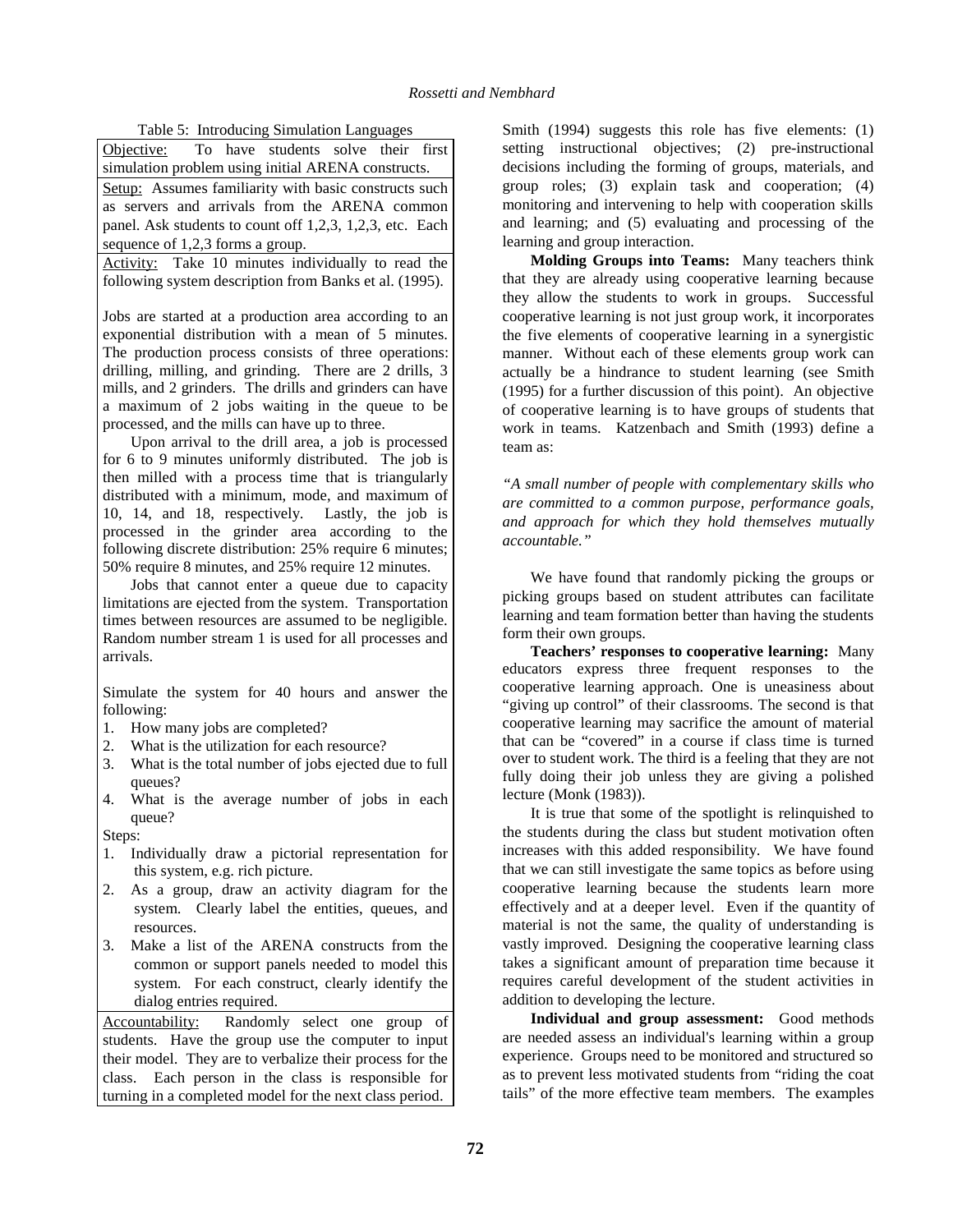presented in this paper represent techniques for use in the classroom. If cooperative learning activities are used as homework or projects then grading is an issue that must be seriously addressed. Johnson, Johnson and Smith (1991) cover grading in cooperative settings. A couple of key points to remember: 1) use a criterion referenced absolute scale (don't curve) and 2) structure the grading so that cooperation does not penalize the student. For example, give bonus points to each member of a team if the individual team members' scores are sufficiently high.

### **7 CONCLUDING REMARKS**

The Boyer Commission Report (1998) on Educating Undergraduates in the Research University strongly suggests that research universities move towards inquirybased methods of teaching in order to engage undergraduates actively in the research process. Consider Webster's 7th Dictionary's definition of research:

*"studious inquiry or examination; esp.: investigation or experimentation aimed at the discovery and interpretation of facts, revision of accepted theories or laws in the light of new facts, or practical application of such new or revised theories or laws."*

Websters defines learning as:

*"to gain knowledge or understanding of or skill in by study, instruction, or experience."*

Research is something that is performed -- it is an active process. The ultimate goal of research is to gain knowledge about the topic under consideration (learning) and then to formulate and present an interpretation of what has been learned (teaching). Now, compare this to Thompson and Jorgensen's (1989) discussion of how knowledge is gained during active learning, "knowledge is *directly* experienced, constructed, acted upon, tested, or revised by the learner" (emphasis added). In other words, the researcher and the learner are one in the same. The active learning paradigm attempts to shift students from the passive mode of receiving knowledge to the active role of generating, synthesizing, understanding, and applying knowledge. By using the active model within the classroom, we can move towards The Boyer Commission's blue print for undergraduate education.

The goal of using cooperative learning in the classroom is to make the student stronger through interaction and communication around the process of academic inquiry. Students improve their thinking and problem-solving skills. To professional engineers, the ability to actively identify, formulate, and solve problems is essential to a successful career.

#### **REFERENCES**

- Aronson, E. 1987. *The jigsaw classroom*. Berkley CA: Sage
- Astin, A. 1987. "Competition or cooperation? Teaching teamwork as a basic skill", *Change*, 19(5), pp. 12-19
- Banks, J., B. Burnette, H. Kozloski, and J. Rose. 1995. *Introduction to SIMAN V and Cinema V*, John Wiley & Sons, Inc.
- Banks, J., J. S. Carson, and B. Nelson. 1996. *Discreteevent system simulation*, 2nd Edition, Prentice-Hall
- The Boyer Commission on Educating Undergraduates in the Research University. 1998. *Reinventing Undergraduate Education: A Blueprint for America's Research Universities*, <http://notes.cc.sunysb.edu/ Pres /boyer.nsf>.
- Bruffee, K. A. 1993. *Collaborative Learning: Higher Education, Interdependence and the Authority of Knowledge*, Baltimore: The Johns Hopkins University Press.
- Davies, R. and R. O'Keefe. 1989. *Simulation modeling with pascal*, Prentice-Hall.
- Johnson, D. W., and R. T. Johnson. 1989. *Cooperation and competition: Theory and research*. Edina, MN, Interaction Books.
- Johnson, D., R. Johnson, and K. Smith. 1991. *Active learning: Cooperation in the college classroom*, Edina, Mn: Interaction Book Company.
- Johnson, D., R. Johnson, and K. Smith. 1986. "Academic conflict among students: Controversy and learning", in *Social psychological applications to education*, edited by Feldman, R., Cambridge University Press, 199-231.
- Katzenbach, J. R. and D. K. Smith. 1993. *The wisdom of teams: Creating the high performance organization*. Cambridge MA: Harvard Business School Press.
- McCaulley, M. H., G. P. MacDavid, and R. Walsh. 1987. "Myers-Briggs Type Indicator and Retention in Engineering," *International Journal of Applied Engineering Education*, 3 (2), 99-109
- Monk, G. S. 1983. Student Engagement and Teacher Power in Large Classes, in *Learning in Groups*, ed. C. Bouton and R. Y. Garth. San Francisco: Jossey-Bass.
- Mourtos, N. J. 1997. The Nuts and Bolts of Cooperative Learning in Engineering. *Journal of Engineering Education*, 35-37.
- Nembhard, H. B. (1997) "Cooperative Learning in Simulation," in *The Proceedings of the 1997 Winter Simulation Conference*, ed. S. Andradottir, K. J. Healy, D. H. Withers, and B. L. Nelson.